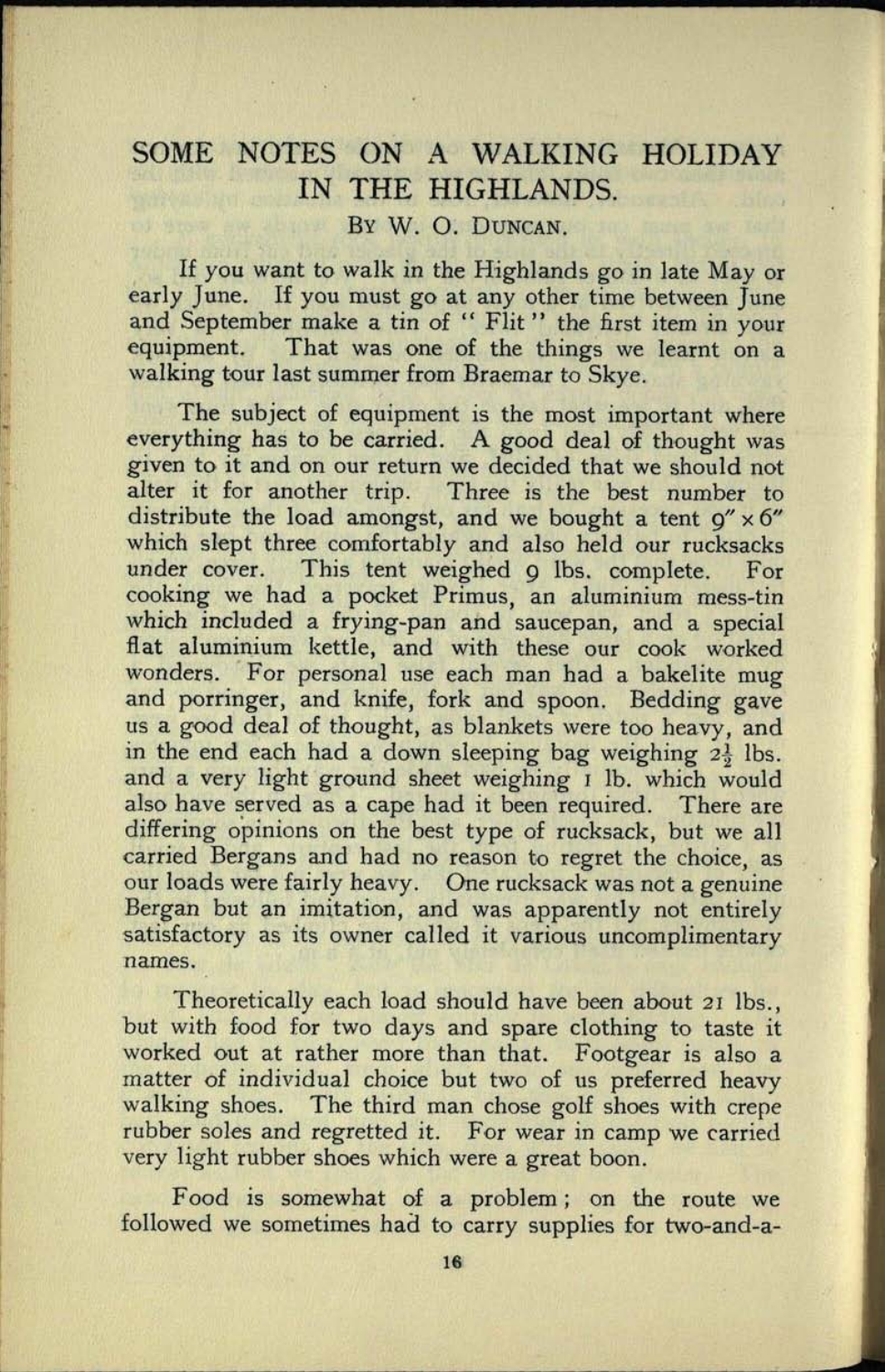half days. One has to rely to a great extent on tinned food but this is heavy, and bacon, sliced ham, and sausages were got wherever possible. There were few places where we could get fresh milk, but tinned milk could be obtained anywhere. Our great standby was oatmeal, as a handful of oatmeal will make a large helping of porridge for three. One useful hint is to get jean bags made with draw-strings for carrying oatmeal, tea, and sugar. For the benefit of the men, jean is a very finely woven cotton cloth which is impermeable to tea and sugar.

We chose Braemar as a starting point, but it is a difficult place to get back to by train, so we left the car at Blairgowrie where we camped, and went on to Braemar next morning by bus. From Braemar there is a choice of routes to Aviemore : by the Larig Ghru path which finds its way between the two great masses of the Cairngorms: over Cairn Toul and Braeriach ; or over Ben Macdhui and Cairngorm. We chose the last route and decide that the Cairngorms as a group are more effective scenically below than at close quarters, except possibly the ridge between Ben Macdhui and Cairngorm. For those who want to spend two days on the journey there are good camping sites just above Luibeg, and for noncampers accommodation can be obtained at the game-keeper's house. It was on the north side of the Cairngorms that we made the great discovery, after a sleepless night, that "Flit" sprayed in the tent not only kills the midges already inside but keeps all the others out, and "Flit" sprayed over the face and hands makes cooking and eating outside possible, though tasty.

From Aviemore various cross-country routes to Fort Augustus can be worked out and from there it is a pleasant break to sail up on the little steamer to Drumnadrochit. Having arrived there, there is an endless variety of routes to the West coast by the glens which run more or less east and west. We chose Glen Affric, which has considerable justification for its claim to being Scotland's loveliest glen. No supplies can be obtained between Tomich and Invershiel so one must load up at Tomich, but the country is well worth it. Tomich is rather off the route but must be visited, as the only food available in Cannich is in liquid form. At Invershiel one has reached the West coast but we went on via Dornie—where there is an extremely hospitable garage